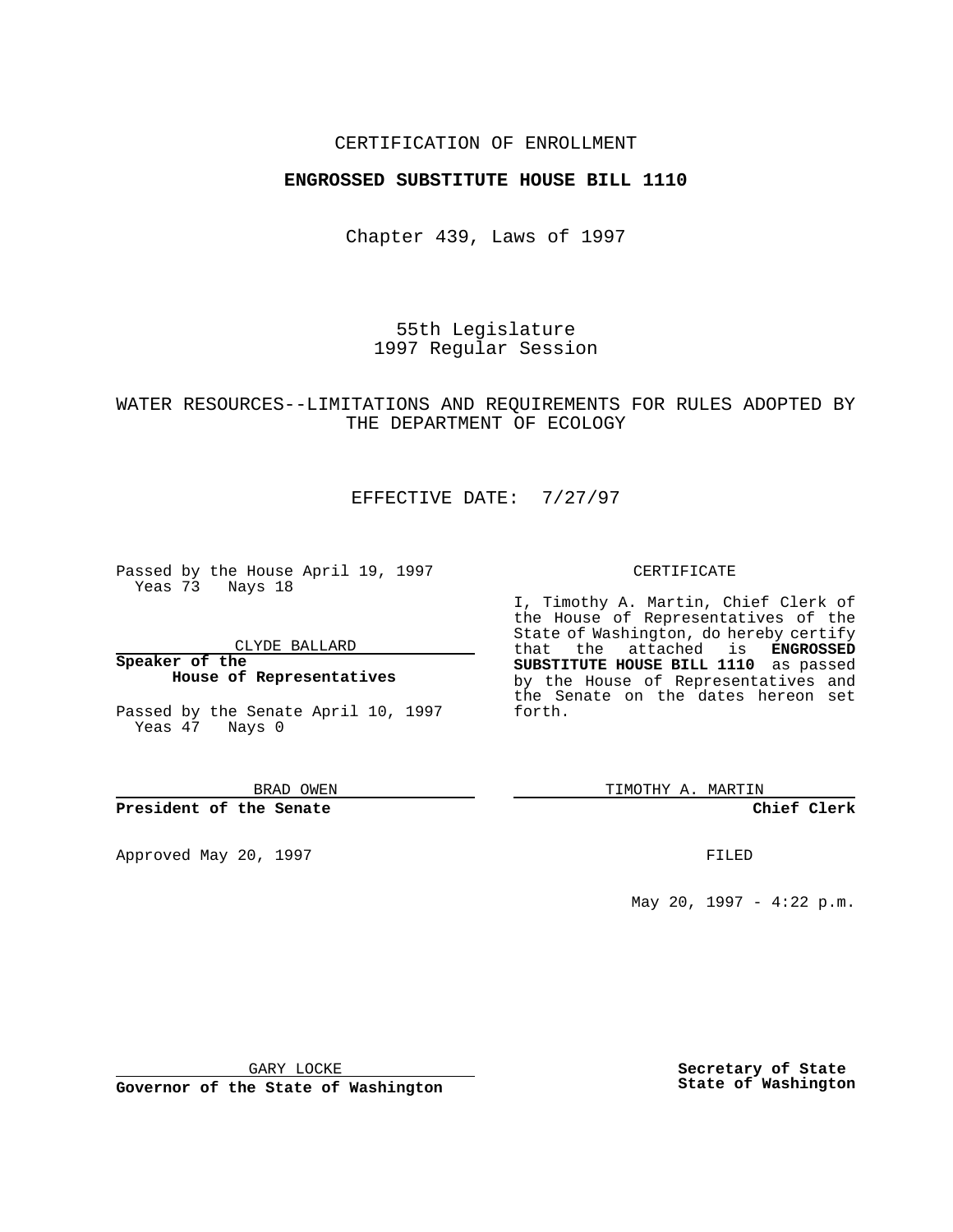# **ENGROSSED SUBSTITUTE HOUSE BILL 1110** \_\_\_\_\_\_\_\_\_\_\_\_\_\_\_\_\_\_\_\_\_\_\_\_\_\_\_\_\_\_\_\_\_\_\_\_\_\_\_\_\_\_\_\_\_\_\_

\_\_\_\_\_\_\_\_\_\_\_\_\_\_\_\_\_\_\_\_\_\_\_\_\_\_\_\_\_\_\_\_\_\_\_\_\_\_\_\_\_\_\_\_\_\_\_

AS AMENDED BY THE SENATE

Passed Legislature - 1997 Regular Session

### **State of Washington 55th Legislature 1997 Regular Session**

**By** House Committee on Agriculture & Ecology (originally sponsored by Representatives Chandler, Mastin, McMorris, Koster, Delvin, Mulliken, Schoesler and Honeyford)

Read first time 02/12/97.

1 AN ACT Relating to water resources; amending RCW 90.54.050; and 2 creating a new section.

3 BE IT ENACTED BY THE LEGISLATURE OF THE STATE OF WASHINGTON:

4 NEW SECTION. **Sec. 1.** WAC 173-563-015 as it existed prior to the 5 effective date of this section is void.

6 **Sec. 2.** RCW 90.54.050 and 1988 c 47 s 7 are each amended to read 7 as follows:

 In conjunction with the programs provided for in RCW 90.54.040(1), whenever it appears necessary to the director in carrying out the policy of this chapter, the department may by rule adopted pursuant to chapter 34.05 RCW:

12 (1) Reserve and set aside waters for beneficial utilization in the 13 future, and

 (2) When sufficient information and data are lacking to allow for the making of sound decisions, withdraw various waters of the state from additional appropriations until such data and information are 17 available. Before proposing the adoption of rules to withdraw waters of the state from additional appropriation, the department shall